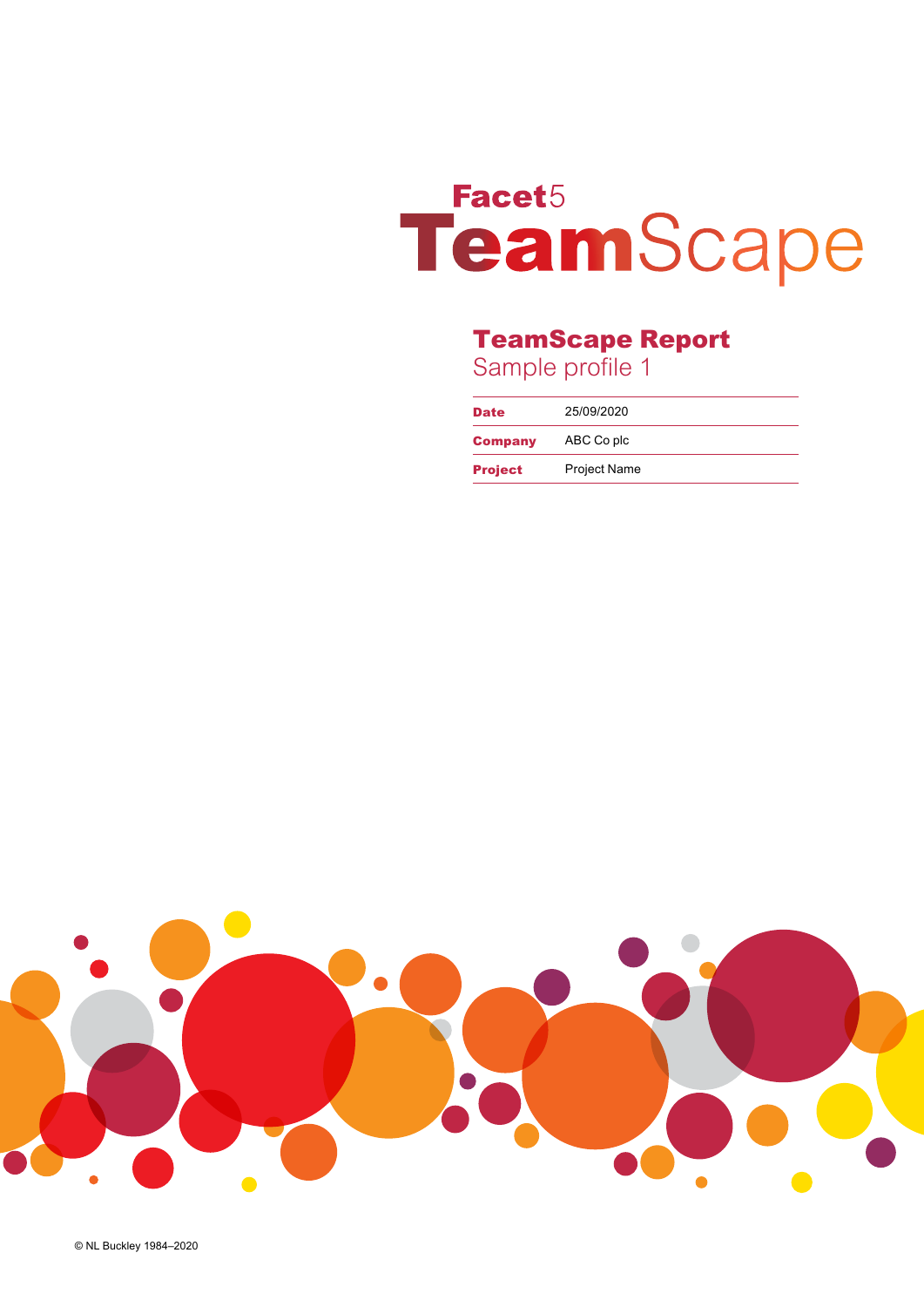# *Facet5 Profiles of team members* **Facet5 Profiles of Team Members**





| <b>Name</b>                       | Will                                                                                  | Energy                                                          | <b>Affection</b>                                       | Control                                                         | Emotionality                                                     | Family          |
|-----------------------------------|---------------------------------------------------------------------------------------|-----------------------------------------------------------------|--------------------------------------------------------|-----------------------------------------------------------------|------------------------------------------------------------------|-----------------|
| Profile 6, Sample<br>Key: Sample6 | Determination 8.1 4.8<br>6.1<br>Confrontation<br>5.2<br>Independence 5.1              | Vitality<br>Sociability<br>4.3<br>5.7<br>Adaptability           | 4.3 <sub>5.3</sub> Altruism<br><b>Support</b><br>Trust | 4.6 6.6 Discipline<br>Responsibility<br>5.1<br>6.1              | 6.3 7.4 Tension<br>Apprehension<br>6.4                           | 8.5 Producer    |
| Profile 2, Sample<br>Key: Sample2 | 5.9 Determination<br>8.779<br>Confrontation<br>4.9<br>Independence 4.1                | Vitality<br>Sociability<br>6.6<br>8.5<br>Adaptability           | 8.5 6.6 Altruism<br>Support<br>Trust                   | <b>Discipline</b><br>$6.6$ 2.1<br>Responsibility<br>6.4<br>6.6  | 1.5 <sub>6</sub><br><b>Tension</b><br>2.7<br>Apprehension<br>7.1 | 4.9 Advocate    |
| Profile 5, Sample<br>Key: Sample5 | 2.5 Determination<br>$2.5 \, \text{I}$<br>Confrontation<br>1.5<br>3.4<br>Independence | Vitality<br>Sociability<br>Adaptability<br>1.9                  | 15.4 Altruism<br>Support<br>Trust                      | 5.3 2.9 Discipline<br>Responsibility<br>5.1<br>5.7              | $3.26.2$ Tension<br>5.1<br>Apprehension<br>7.4<br>2.6            | Specialist      |
| Profile 4, Sample<br>Key: Sample4 | .2 Determination<br>13.2 <sub>1</sub><br><b>Confrontation</b><br>Independence 2.1     | Vitality<br>2.55.9<br>Sociability<br>2.2<br>Adaptability<br>4.9 | Altruism<br>Support<br>Trust                           | 6.3 1<br><b>Discipline</b><br>Responsibility<br>5<br>6.3        | 17.7<br>Tension<br>Apprehension<br>5.5                           | 9.9 Supporter   |
| Profile 1, Sample<br>Key: Sample  | 3.8 Determination<br>5.15.8<br>Confrontation<br>2.3<br>Independence                   | Vitality<br>Sociability<br>5<br>Adaptability                    | 5.4 6.6 Altruism<br><b>Support</b><br>Trust            | 6.6 <sub>5.5</sub> Discipline<br>Responsibility<br>6.5<br>6.6   | $5.744$ Tension<br>Apprehension<br>3.8<br>5.3                    | 4.9 Facilitator |
| Profile 3, Sample<br>Key: Sample3 | 8.2 Determination<br>8.410<br>Confrontation<br>Independence<br>8.2                    | Vitality<br>102.7<br>Sociability<br>8.8<br>10<br>Adaptability   | Altruism<br>Support<br><b>Trust</b>                    | $3.1$ 1.8 Discipline<br>Responsibility<br>1.8<br>3 <sup>1</sup> | $1.4$ $2.5$ Tension<br>Apprehension<br>2.9<br>2.2                | 2.2 Promoter    |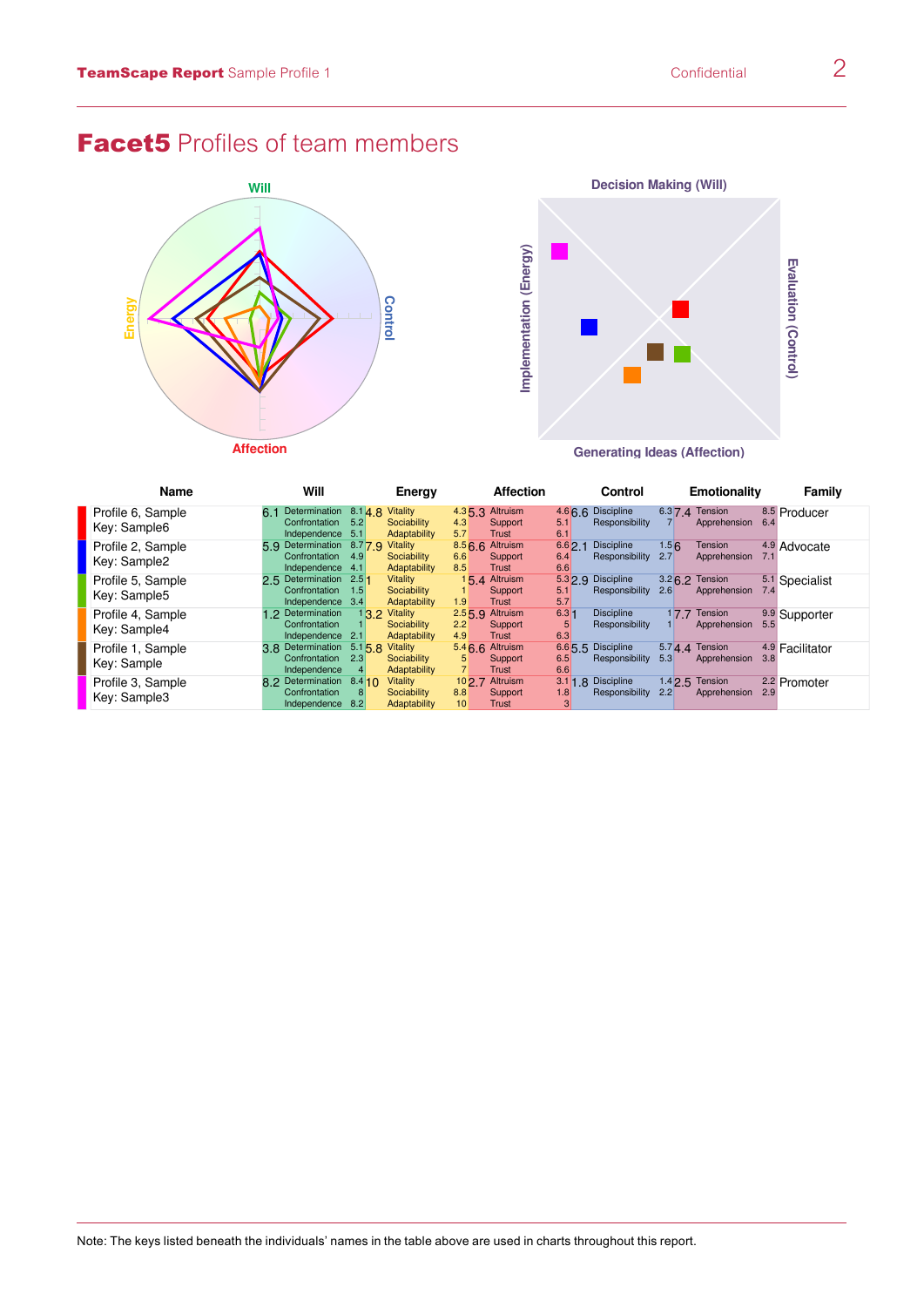## *Introduction*

*This report summarises the Facet5 TeamScape results of you and your team. It should be read in conjunction with the Facet5 TeamScape Participant's Guide which is available from the Facet5 web site.* 

*The report is in 3 sections:*

#### *1. The Work Cycle*

*This section describes your fundamental approach to solving problems when they arise. It shows:*

*1.1. How you appear to other people*

- *• Your natural style based on your Facet5 profile and*
- *• The way that other people see you working.*
- *1.2. The Team Comparison*
- *• How the team compares in terms of personal style and*
- *• How you compare to others in the team*

### *2. Reaching agreement*

- *2.1. Your Orientation including your natural approach and the way others see you.*
- *2.2. Your preferred Tactics looking at the extent to which you and your team apply rules and processes*
- *2.3. The level of Proportionality which indicates the intensity and stress involved in disputes in your team*

#### *3. Comments from reviewers*

*Showing those areas where you are thought to provide valuable input and those where you might be able to improve.*

*This report is designed to provide baseline information for your team to use to improve team functioning. Your facilitator will use this information to help you and your team to identify those areas where you can capitalise on natural strengths and those areas where, through feedback and disclosure, issues can be resolved.*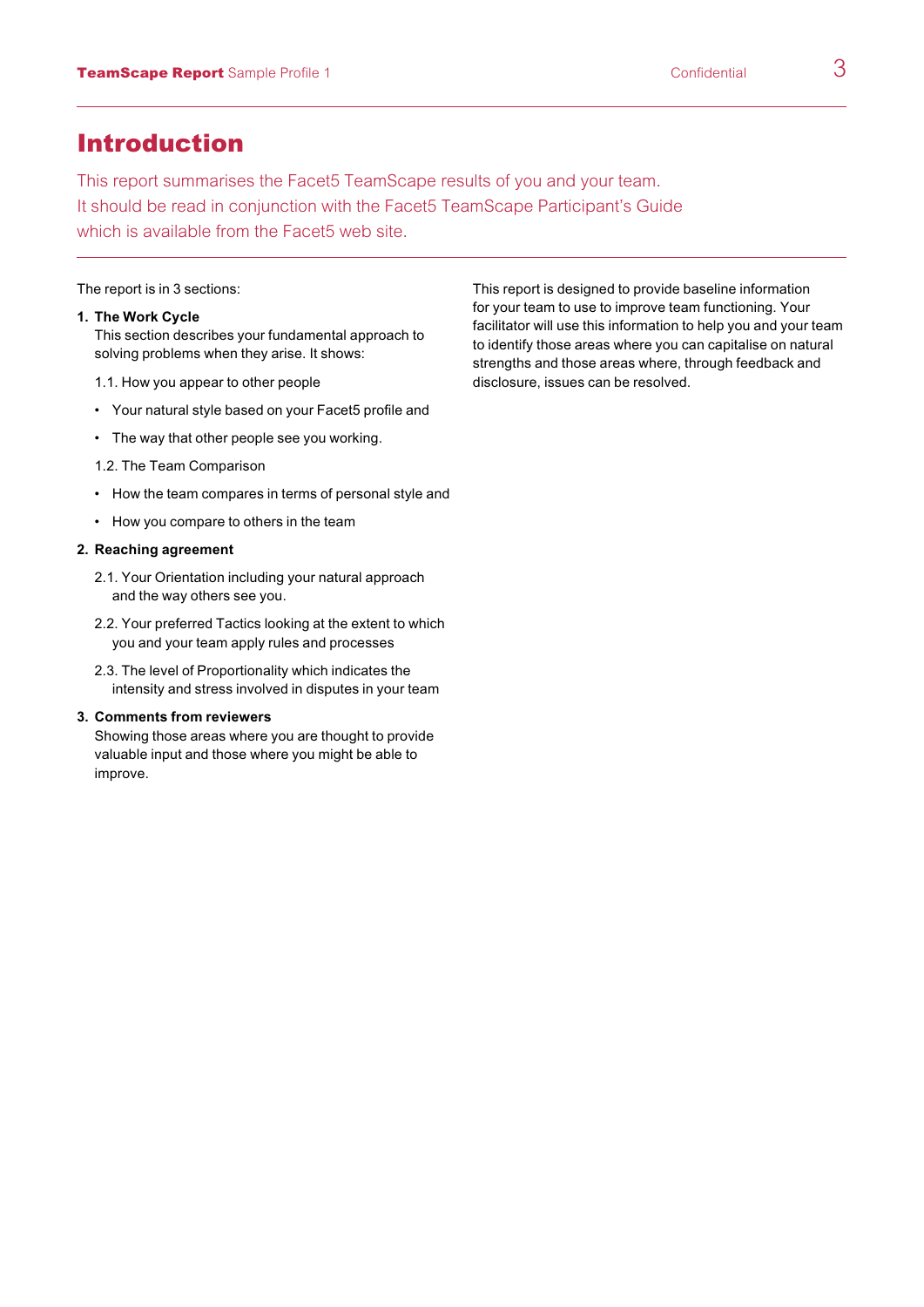### *Your contribution to the Work Cycle*

Where you put your effort is influenced by your Facet5 profile. This chart uses your Facet5 scores to draw 4 boxes, one *for each phase in the work cycle. The size of the box indicates the phase of the cycle where you will contribute most: your*  preferred approach. The larger the box, the more you will attend to that phase of the cycle. The smaller the box, the less you *will attend to that phase of the cycle.* 

Remember that the labels on this chart refer to the Work Cycle Phase. Which set of 'Protocols' you are likely to follow depends on your Facet5 scores. For example if your Facet5 score for Will is high (e.g. >7) then you will probably be quick to make a decision. You may find it hard to hold back. If your score for Will is low (e.g. <4) then you are likely to prefer a more Reflective way of working. You would rather wait till all the information is in. Remember that the labels on this chart feler to the work Cycle Phase. Which set of Protocols you are likely to follow

Your chart is shown below. The new you will probably be quick to make a decision of the state a decision of the



### **Natural style**

#### *Contribution*

(capabilities that you naturally bring to the team): *(elements that may make yournaly capabilities* 

- $\cdot$  sother people concerning - enthusiastic *• actively seeks consensus*
- **•** willingly tries out new and radical ideas
- supports other people's ideas
- *• enthusiastic*
- *• talks widely about issues not necessarily directly relevant*

#### $\blacksquare$  contribution  $\blacksquare$

*(elements that may make you less effective):*

- *• lack of personal conviction*
- *• interrupts inappropriately*
- *• impractical*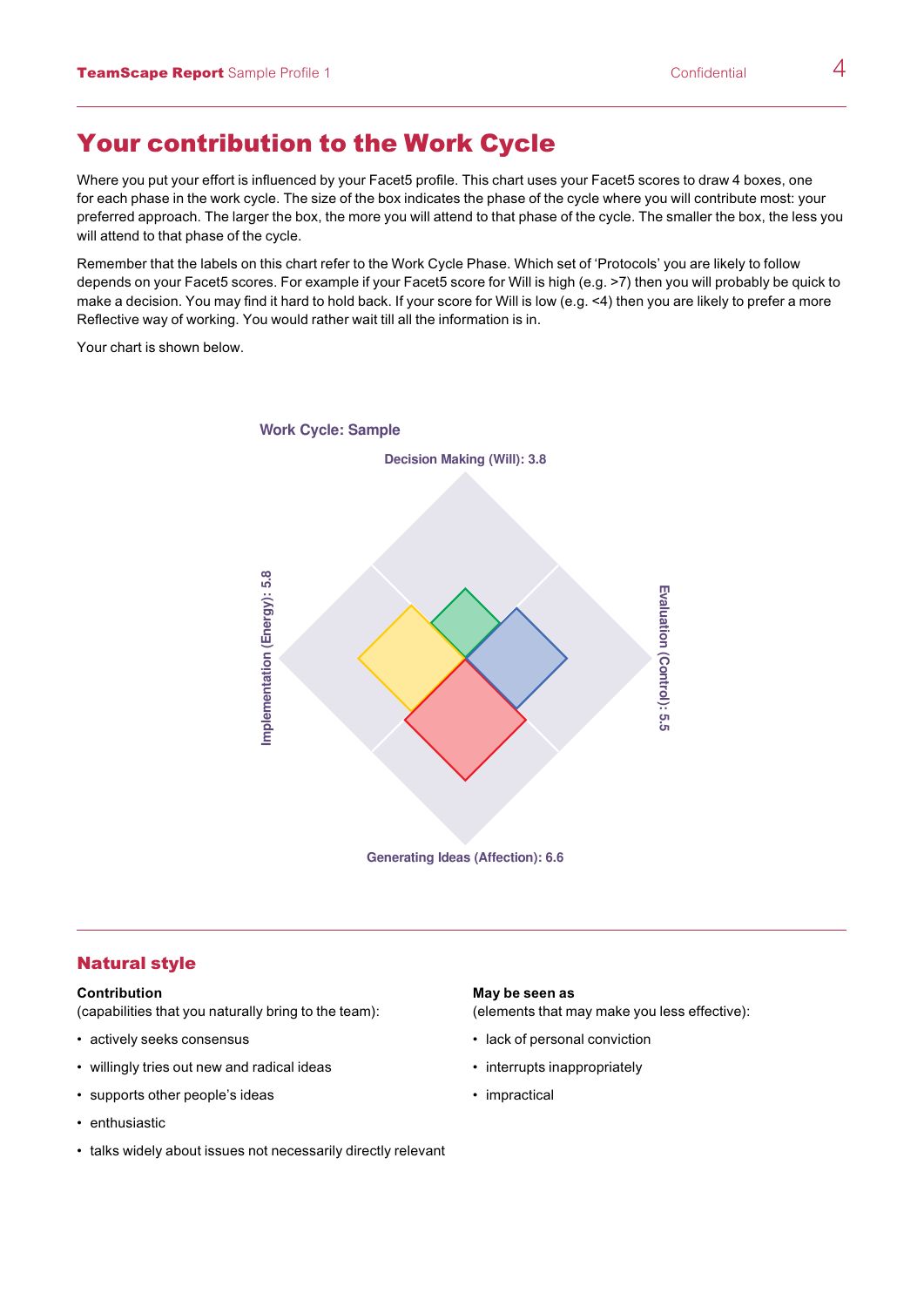# **Work Cycle: Team comparison**

**The chart below shows how this team approaches work and where they will focus their attention. Each chart represents**  $\alpha$  **and**  $\alpha$  **and**  $\alpha$  **and**  $\alpha$  **and**  $\alpha$  **and**  $\alpha$  **and**  $\alpha$  **and**  $\alpha$  **and**  $\alpha$  **and**  $\alpha$  **and**  $\alpha$  **and**  $\alpha$ one of the Work Cycle Phases. People with similar scores are grouped together on the line. The further apart people are in<br>a row, the more dissimilar they are in their approach to work. The shaded box shows where you natur a row, the more dissimilar they are in their approach to work. The shaded box shows where you naturally fit in compared to<br>others in the team, based an your Ecoet5 profile a row, the more dissimilar they are in their approach to work. The shaded box shows where you haturally in in compared to<br>others in the team, based on your Facet5 profile.

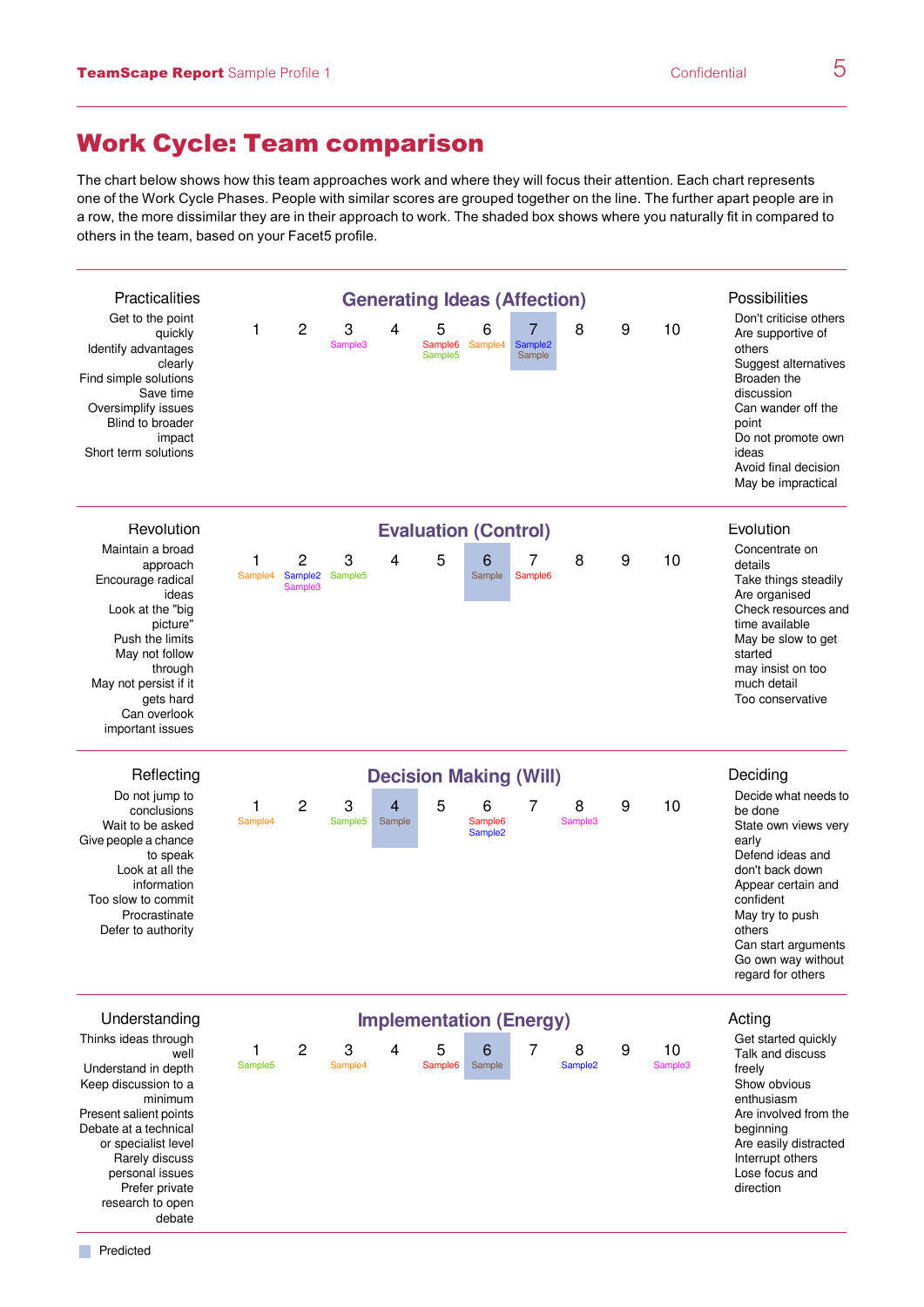#### *Reaching agreement and resolving disputes* **Reaching agreement and resolving disputes** rocolvin

### *Your orientation*

The chart below shows the orientation you would be most likely to adopt if faced with conflict and disagreement. *This is based on your Facet5 scores for Will and Affection.* The chart below shows the orientation you would be most likely to adopt if faced with conflict and disagreement. This **Reaching agreement and resolving disputes**





*The chart below shows your orientation in relation to the rest of the team. Refer to page 2 for the key.* **Orientation: Facet5 Scores**

The chart below shows your orientation in relation to the rest of the team. Refer to page 2 for the key.



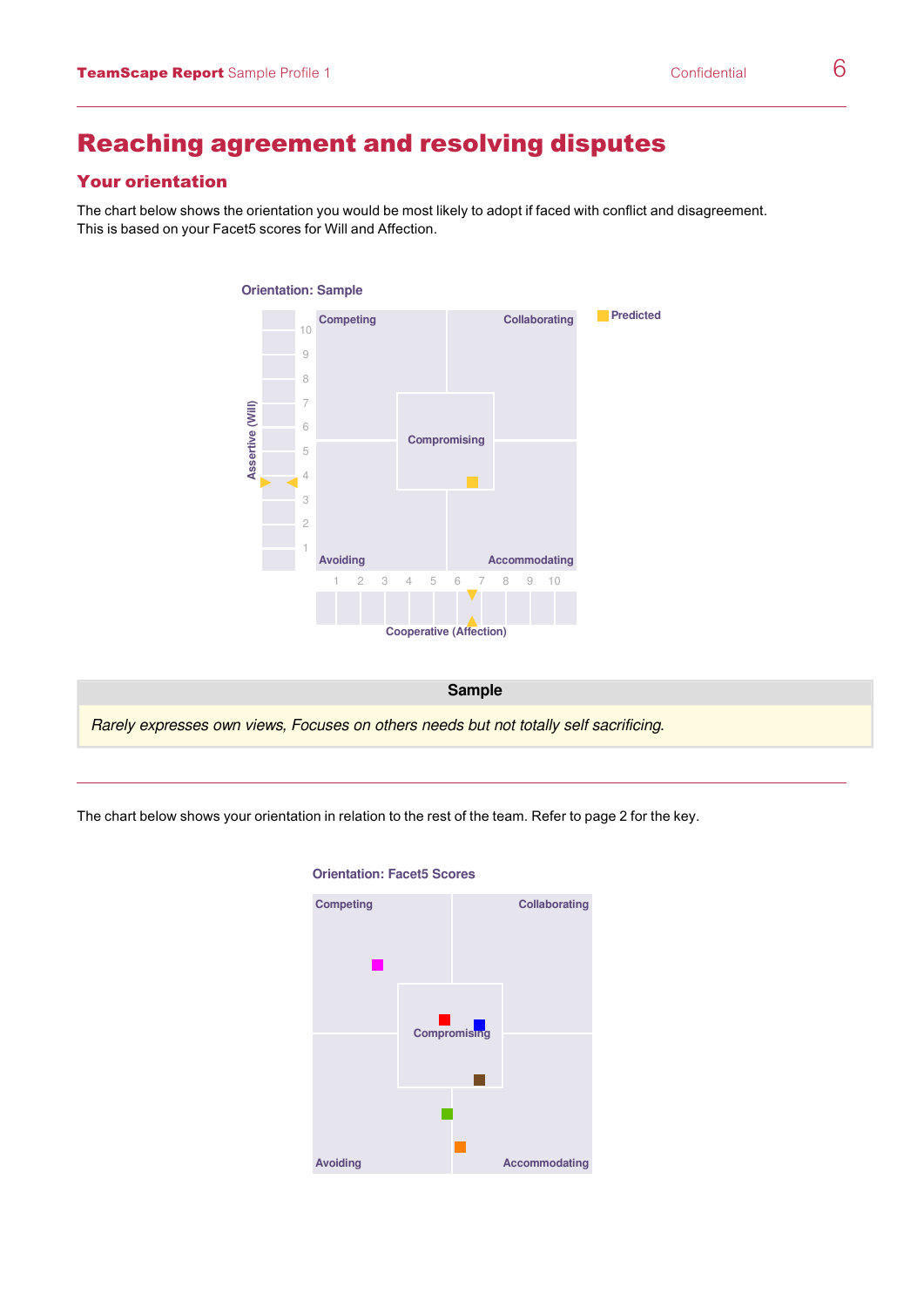### *Preferred tactics*

**This chart shows your natural preference and compares this to the way other people see you. s** this to the way of

*Will be aware of and apply rules and processes as appropriate. Gets involved.*



### **Proportionality** the tendency with you and you and you are shown to keep cool when the tendency with the tendency of the tendency of the tendency of the tendency of the tendency of the tendency of the tendency of the tend Proportionality

**Proportionality**

This chart shows the tendency within you and your team to keep cool when things become disputed or to get deeply<br>involved and concerned with the result *i*nd chart shows the tenderly within you and your team to keep cool when allings become disputed or to get deeply<br>involved and concerned with the result.  $T_{\rm F}$  and concerned with the result.



- *\* discuss issues and involve people as appropriate avoid argument unless seriously challenged*
- *\* focus on other people but not totally selfless discuss issuesand involve people as appropriate*
- *focusal <i>s as and when required buther peoply process as and when required \* apply process as and when required*

```
<u>Predicted</u>
Predicted
```